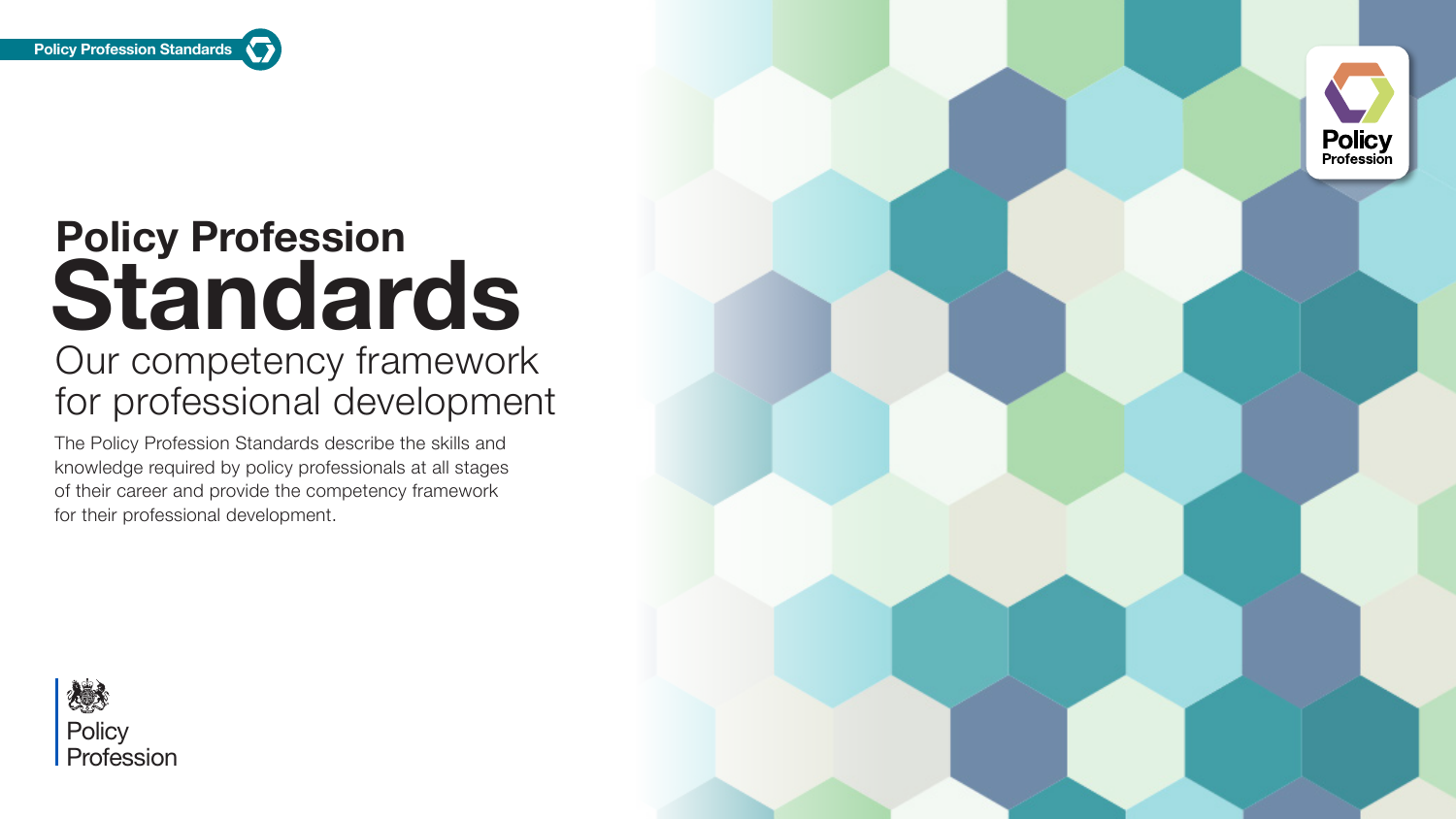

# **Contents**

### **Policy Profession Standards – 2021 Update**

**Using the Policy Profession Standards** 

### **Understanding the Policy Profession Standards**

### **Standards and Learning Outcomes**

**Pillar One: Strategy** 

**Pillar Two:** Democracy

**Pillar Three: Delivery** 

### **Annex: Detailed Descriptors**

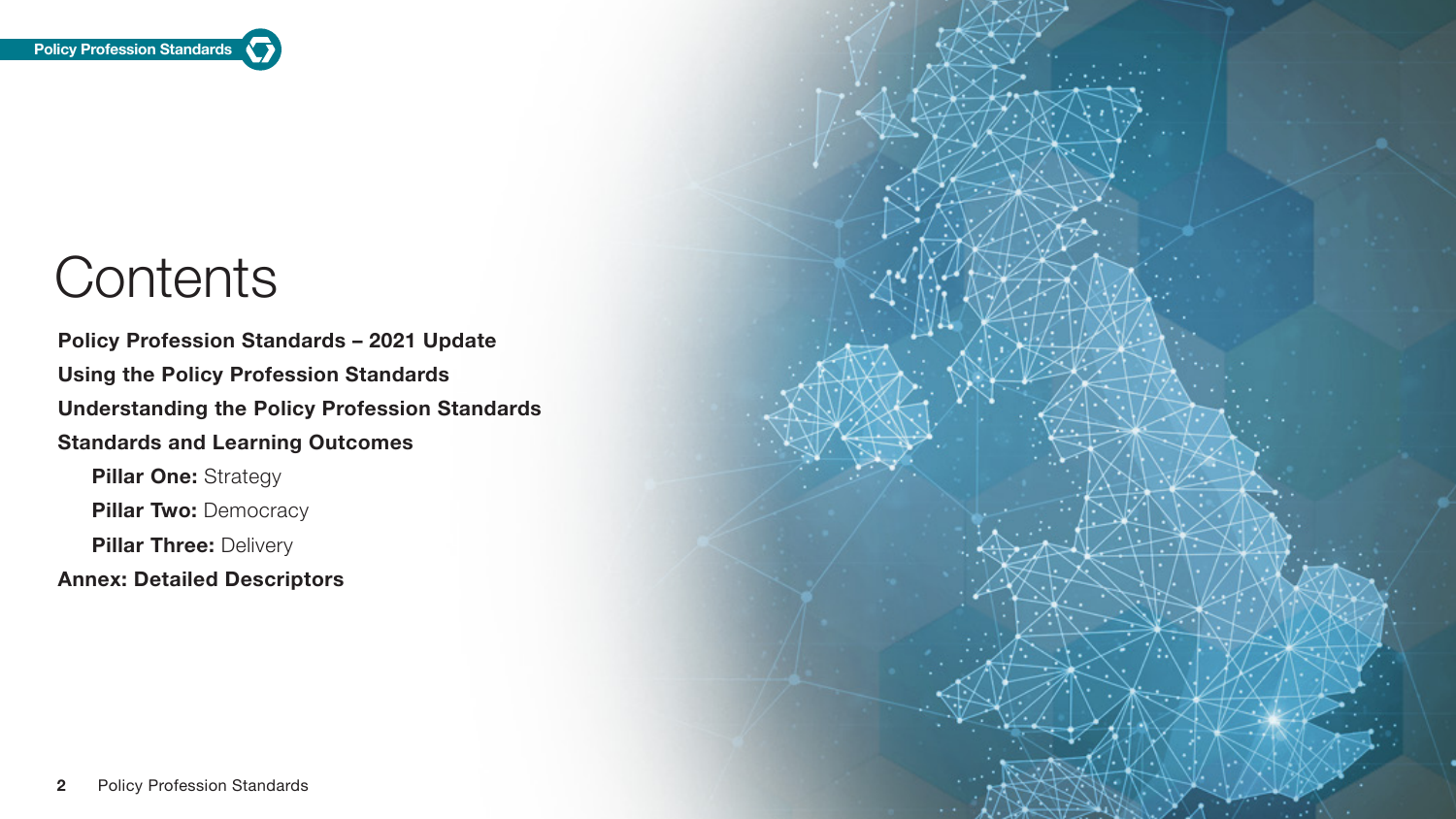**Policy Profession Standards** 

# 2021 Update

The Policy Profession Standards set out the expectations of all policy professionals across the UK. The framework defines the skills, knowledge and activities required for each Standard as individuals progress from gaining foundational knowledge, to becoming a skilled practitioner, to being a policy leader. The framework provides a guide for the personal, professional and career development of the Civil Service Policy Profession.

This document is an update of the framework, originally published in 2018. In this revised and refreshed version, the Standards are fewer and simpler. The aim is to make the framework easier to use and to ensure the Standards reflect the Civil Service needed to meet current and future challenges effectively.

The Policy Profession Standards are a competency framework for all UK Civil Servants involved in policy work and operating in a policymaking environment. By codifying the core skills of policy practice, the framework is designed to support the multidisciplinary teams so critical to effective policy making – bringing together the domain knowledge, system expertise and specialist skills required to solve public policy

challenges more effectively for our nations, communities and citizens.

The updated Standards have been refined via consultation with subject matter experts across the Civil Service, building on the evidence base that underpinned their first iteration. Consultation ensured the refresh was built upon best practice and emerging priorities, not only for the Policy Profession, but for all the multidisciplinary professions and functions who are partners in the policy process.

The Standards framework describes the essential features of policy practice in any administration. The Standards have been redesigned to be equally applicable across all the nations of the UK. This marks the first time the Policy Profession will have a common capability framework right across the Civil Service,

with shared expectations in every nation. This framework for policy practice – what policy is and what skills it involves – is also useful throughout the public sector, where we continue to build partnerships across public services and tiers of government.

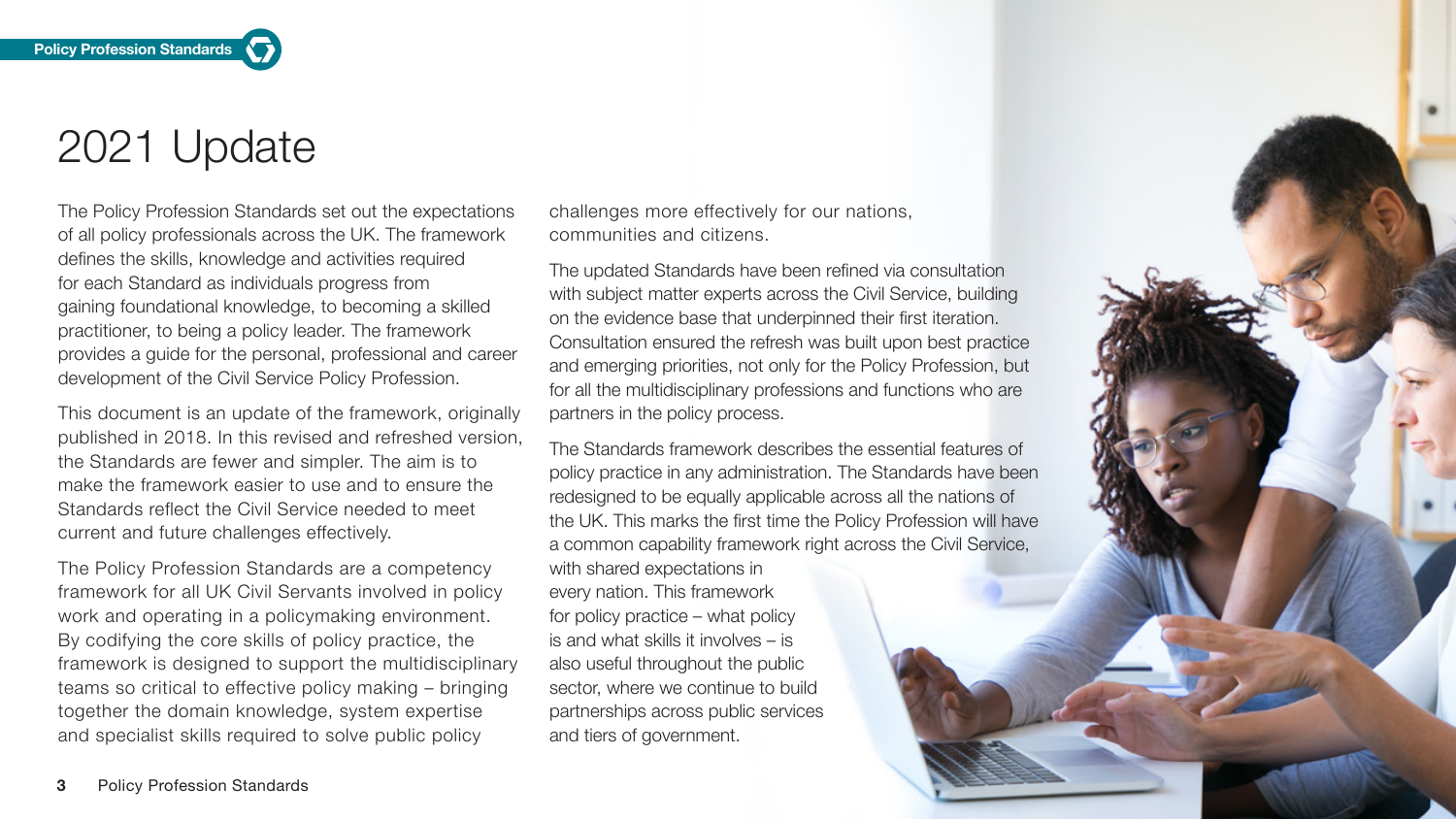# Using the Standards: The Three Pillars

The Policy Profession Standards framework is arranged around three pillars that comprise the key skills of all policy practice:

- **• Pillar One: Strategy** *using evidence and analysis.* Generating, assessing and applying evidence and analysis to understand the context and develop new strategies.
- **• Pillar Two: Democracy** *understanding and supporting good governance.*

Understanding and supporting good governance and accountability through the production of robust and challenging advice to inform decisions.

 total. These three pillars represent fundamental practices Each pillar contains four Standards with 12 Standards in relevant to every policy area. The relevance of individual Standards will vary for each policy.

**• Pillar Three: Delivery** – *designing policy implementation.* Designing policy implementation and delivery systems in collaboration with delivery partners and users, including how policies will be evaluated and improved.

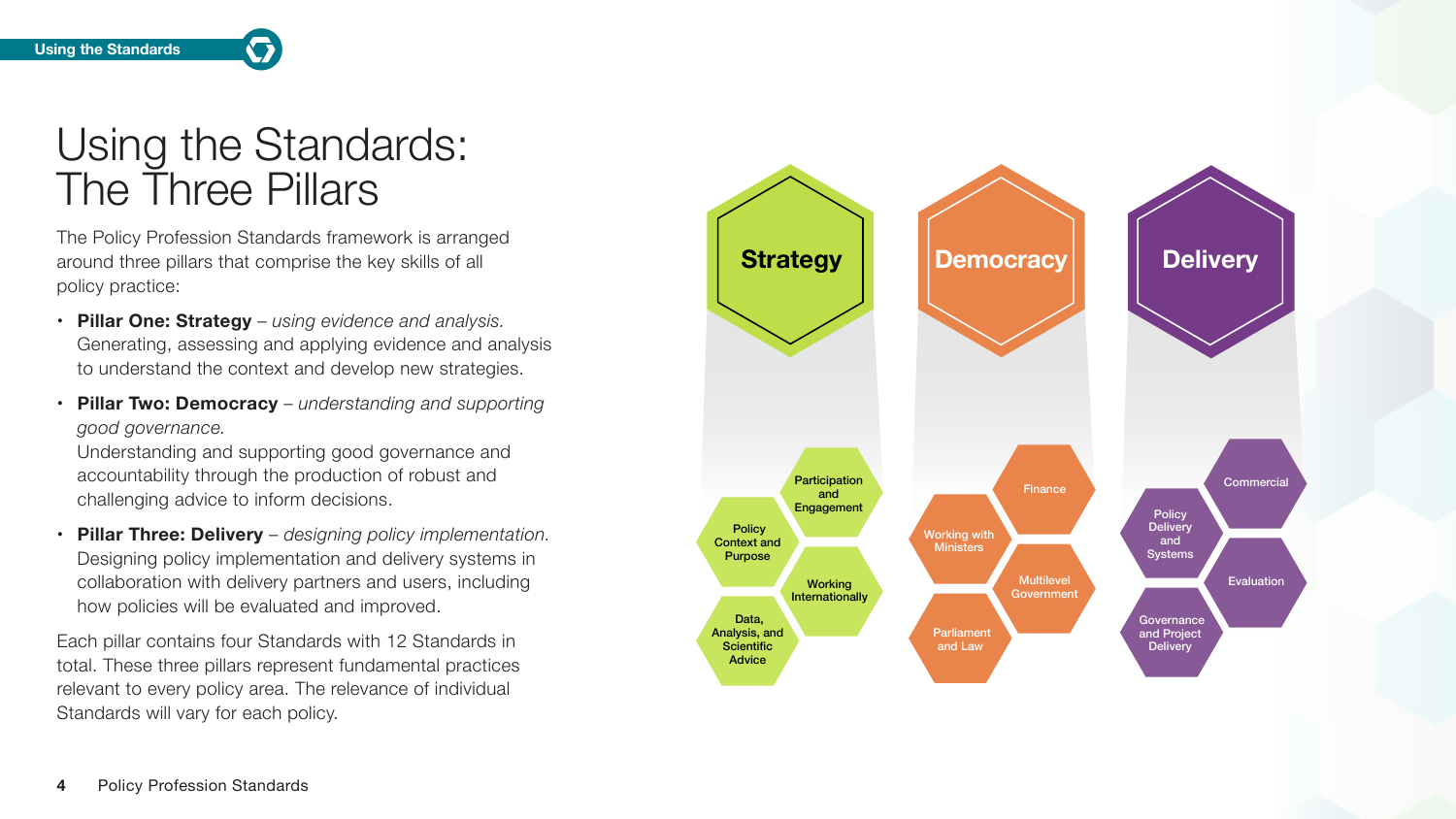## Using the Standards: The Three Levels

The Policy Profession Standards define the skills, knowledge and activities required for each Standard as individuals progress from gaining foundational knowledge, to becoming a skilled practitioner, to being a policy leader. These three levels of learning set expectations for what a policy professional can do for every Standard at any grade or career stage, from attaining a universal baseline of knowledge at level 1, to applying skills and knowledge in practice at level 2, to developing deep expertise at level 3.

- **• Level 1: Developing** The Civil Service expects all policy professionals to be aware of and understand all the Standards by their first Grade 7 role in any Civil Service organisation – this is Level 1 competency. Level 1 represents the baseline for Civil Servants and is relevant to roles at the EO, HEO, and SEO grades. The Standards framework is multidisciplinary, as baseline competency includes understanding when and how to involve other professions and functions.
- **• Level 2: Practitioner** As policy professionals progress they will have the opportunity to apply skills and knowledge and will become skilled practitioners, often leading policy areas and teams – this is Level 2 competency. Level 2 competency is not universal: policy professionals are not expected to be able to apply the skills and knowledge associated with every Standard. Instead they will

develop unique individual combinations of skills as a result of their career path.

**• Level 3: Expert** – Policy professionals may progress from skilled practice to developing deep expertise for certain Standards, becoming policy leaders and sometimes undertaking professional qualifications – this is Level 3 competency. At Level 3 competency, policy professionals can demonstrate exemplary skills and knowledge across the Civil Service.

These three levels of learning are not directly linked to grades, as individual career experiences usually result in colleagues operating at different levels in different skill areas, regardless of their position within the organisational hierarchy. Furthermore, most roles will span multiple levels of skills and knowledge. As a broad guideline, Level 1 is relevant to a typical role at the EO–SEO grades and should be attained before the first G7 role; Level 2 to G7–G6 grades; Level 3 to SCS grades. In practice most roles will require a higher level of specific technical skills or knowledge for some elements of the role, with these expectations defined at Level 2 and Level 3. The levels of learning are cumulative – level two and three capability assume that level one and two capability has already been attained and where this isn't the case assume that level one should be sought first.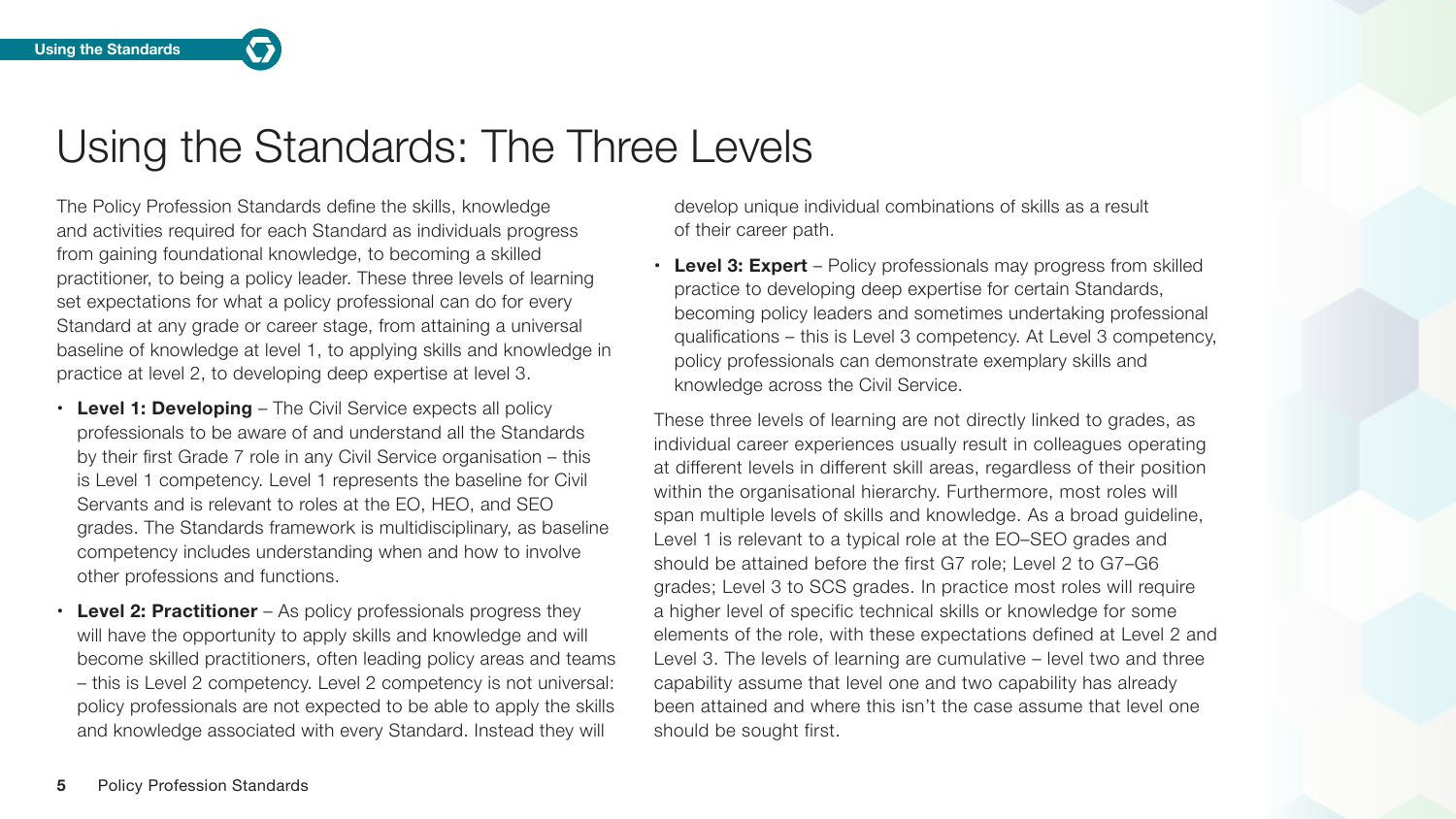**Understanding the Standards** 

# Understanding the Standards

The Standards are designed to be used as a competency framework:

- **•** by policy professionals, to understand expectations, and develop to meet them;
- **•** by Civil Service organisations, to structure their capability-building, workforce planning, or performance management activities;
- **•** by the Policy Profession Unit, to create a shared foundation for the support provided to professionals and the Civil Service.

#### **Learning Outcomes**

Each Policy Profession Standard has a set of learning outcomes. The learning outcomes provide a summary description of the skills, knowledge and activities included for each Standard and set out the overall expectations for that Standard.

We expect most policy professionals will use the Standards and their learning outcomes to guide professional development.

The learning outcomes for each Standard can be found in the next section, organised by pillar.

#### **Detailed Descriptors**

Each Policy Profession Standard also has a set of detailed descriptors. The detailed descriptors set out the specific skills associated with each learning outcome, at each of the three levels of learning, for each Standard.

The descriptors provide additional detail for those seeking a deeper understanding of the Standards, or those using the framework to support capability-building in their organisation. The detailed descriptors represent best practice for each Standard and were generated through consultation with subject matter experts and specialists across Civil Service organisations, professions and functions. The detailed descriptors for each Standard can be found in the annex.

|                  | 2021 Policy Profession Standards |                                           |                                  |                             |
|------------------|----------------------------------|-------------------------------------------|----------------------------------|-----------------------------|
| <b>Strategy</b>  | 1.1 Policy Context and Purpose   | 1.2 Data, Analysis, and Scientific Advice | 1.3 Participation and Engagement | 1.4 Working Internationally |
| <b>Democracy</b> | 2.1 Working with Ministers       | 2.2 Parliament and Law                    | 2.3 Finance                      | 2.4 Multilevel Government   |
| <b>Delivery</b>  | 3.1. Policy Delivery and Systems | 3.2 Governance and Project Delivery       | 3.3 Commercial                   | 3.4 Evaluation              |

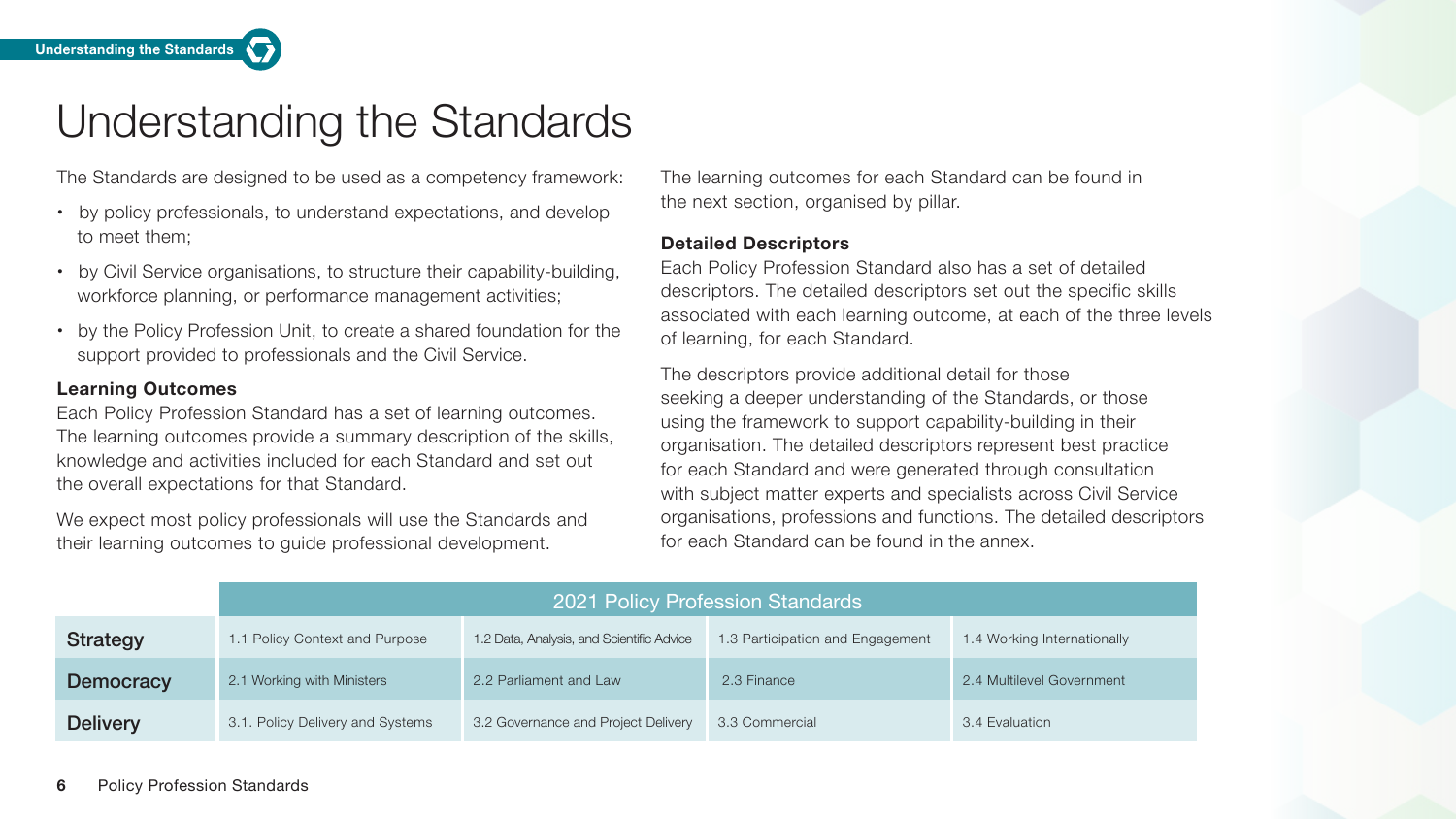## Pillar One: Strategy

#### **Learning Outcomes**

#### Level Two: Practitioner

Level Three: Expert

#### **1.1. Policy Context and Purpose**

- Understand the policy process. Develop expertise within the policy area to operate credibly and effectively.
- Interrogate and explore underlying issues addressed by the policy, using systems thinking to model policy problems.
- Define the sought impacts and outcomes of a policy.
- Apply decision making tools to model policy options.
- Embed cross-cutting policy objectives and responsibilities.
- Challenge assumptions and explore different scales of impact, using futures techniques.
- Commission, understand and use data, evidence and advice on the diverse needs of those affected by policy.
- Apply the principles and practices of relevant approaches such as co-production, user centred design and behavioural science.
- Enable participation by stakeholders in the policy process. Seek enhanced transparency and openness.
- Deliver effective external communication.

### **1.2. Data, Analysis, and Scientific Advice**

- Understand the international context and the priorities and interests of all parts of the UK.
- Work within complex contexts to build relationships, influence and negotiate to advance UK interests.
- Work effectively with international bodies.
- Understand the role of international development work.
- Understand international trade implications for policy area.
- Apply research methods to model, test and improve policy solutions.
- Commission, understand and use data, evidence, and advice from analytical sources.
- Commission, understand and use data, evidence and advice from scientific and technical sources.



Level One: Developing Developing



#### **1.3. Participation and Engagement**

#### **1.4. Working Internationally**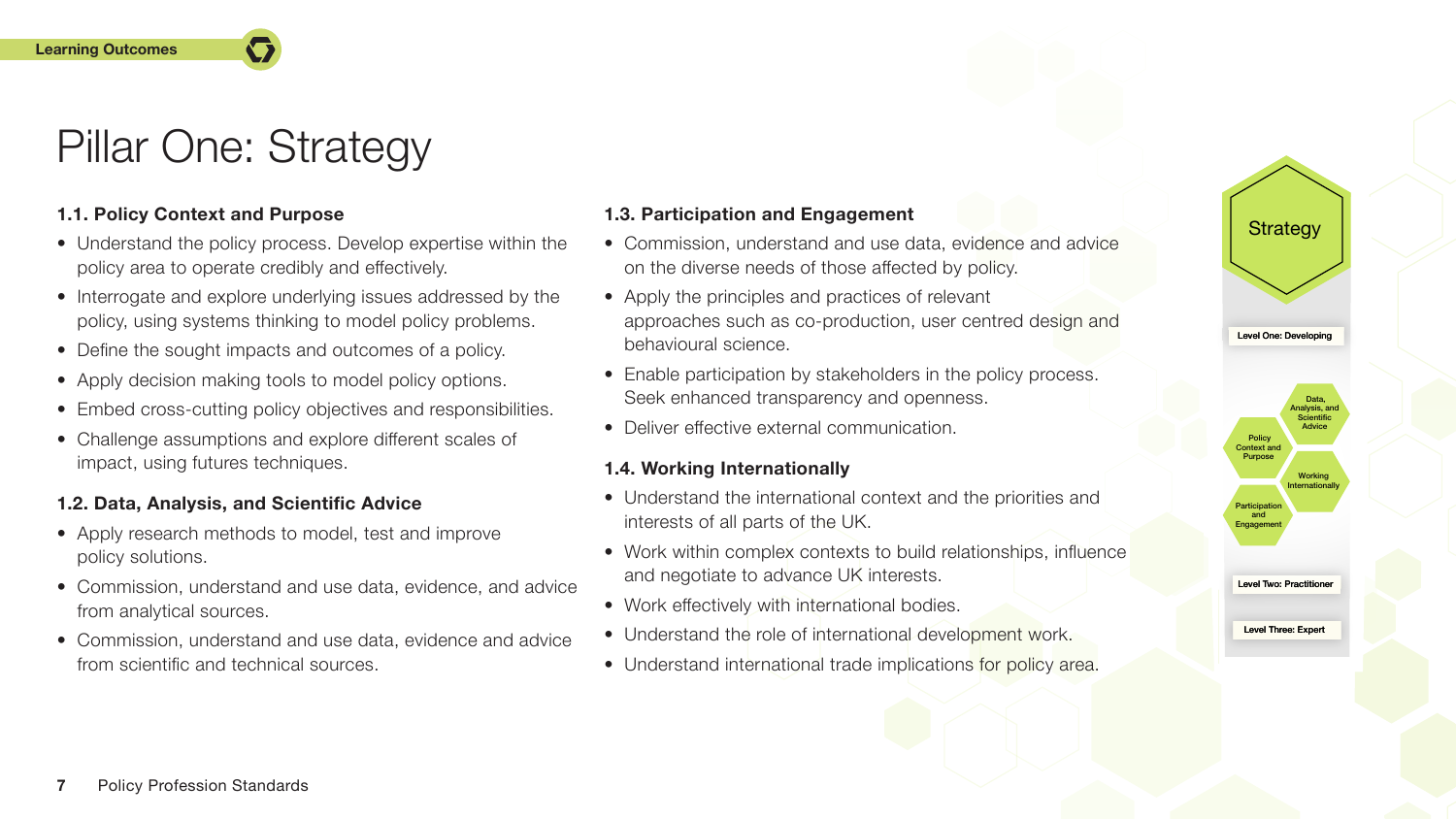#### **Learning Outcomes**

### Pillar Two: Democracy

#### **2.1. Working with Ministers**

- Deliver effective internal communication. Write for different audiences and purposes, including scrutiny.
- Work effectively with ministers. Understand the options for providing policy advice and how to challenge.

#### **2.2. Parliament and Law**

- Understand the legal framework applicable to your policy role within the Civil Service, know how to comply with essential regulations, such as equalities law, and how to work with legal risk.
- Understand the legislative process.
- Understand the role and functions of the relevant Parliament(s). Understand responsibilities to Parliament(s) and accountability of officials.



#### **2.3. Finance**

- Consider effective use of public money, value for money and fiscal sustainability in decisions.
- Understand how to manage risk and relevant accountabilities.

#### **2.4. Multilevel Government**

- Understand devolution in all parts of the UK. Understand the impacts, risks, and opportunities of intergovernmental relations.
- Work effectively with different levels of government in the UK, including local and regional government.